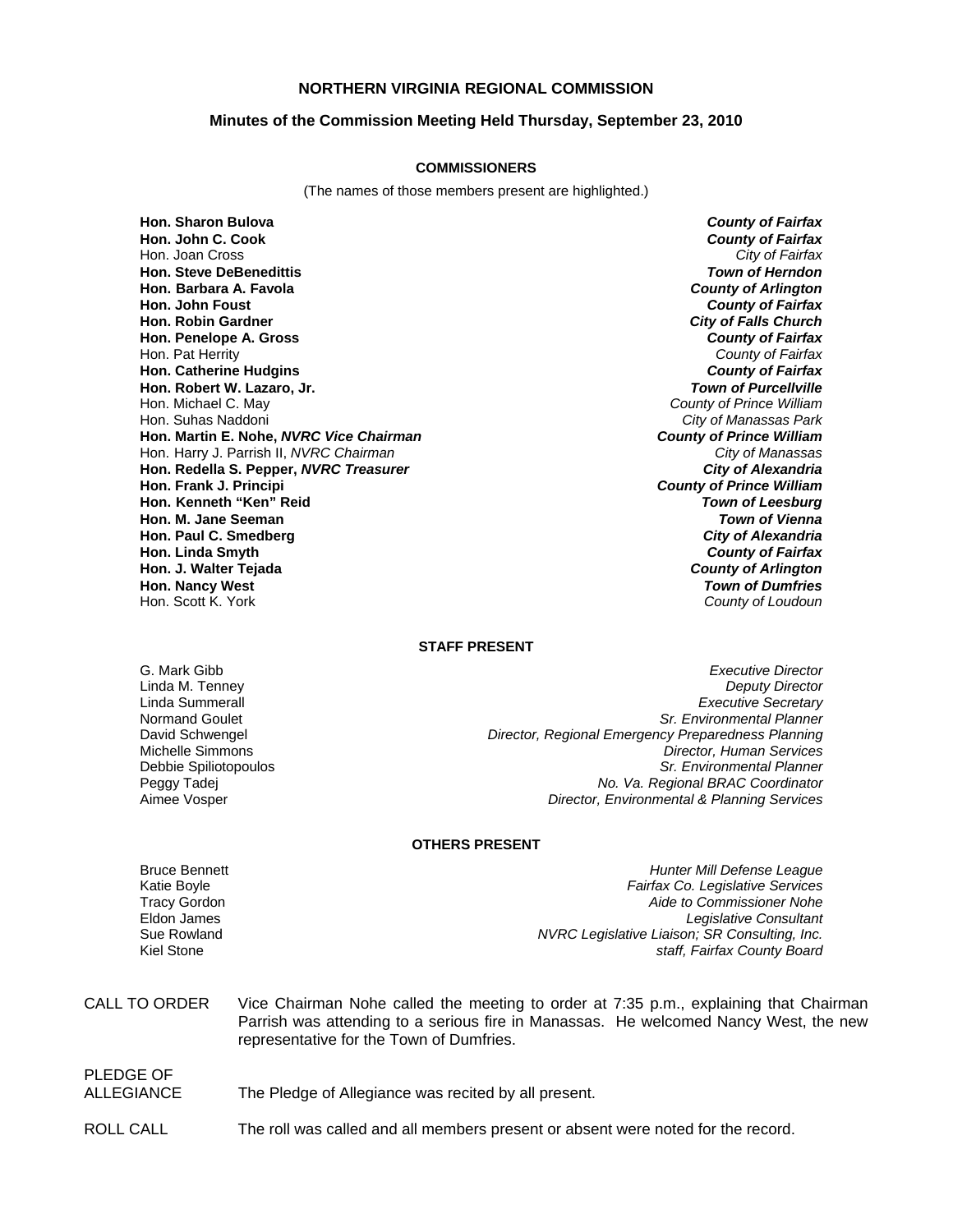Summary Minutes of the Commission September 23, 2010 Page 2 GOVERNOR'S COMMISSION ON GOVERNMENT REFORM AND

RESTRUCTURING Vice Chairman Nohe welcomed the speakers, both Northern Virginia members of the Governor's Commission: Senator Mary Margaret Whipple and John H. Rust, Jr., a former member of the House of Delegates.

> Sen. Whipple described the Governor's Commission as an "evolving process," consisting of four committees that have outside members who are not part of the commission. The commission holds its last full meeting October 4, and the members expect to issue a report the second or third week of November.

## 1) Customer Service/ Transparency/ Performance/ Accountability Committee

 This committee's goal is to make it easy for citizens to interact with state government, perhaps creating a one-stop business portal, government service center (requiring a good deal of computer interoperability).

## 2) Consolidation of Shared Services Committee

 Mr. Rust explained this committee is looking at duplication of services within state government; can shared services be accessible to local governments as well? As an example, Mr. Rust stated that each agency performs its own human resources functions. Another example is the consolidation of tax collection; currently, 19 agencies have some method of tax collection. Fleet management is another area of potential consolidation. [Commissioners Favola and Hudgins arrived.]

## 3) Intergovernmental Relations Committee

 What are the roles of state and local governments in Virginia? How many mandates? What role does/ should regionalism play?

## 4) Simplifications and Operations Committee

 This is the committee looking at privatizing ABC operations. It is also reviewing a 4 day/ 10 hour work week in terms of closing buildings for three days to conserve energy and other cost savings initiatives. Sen. Whipple sits on this committee.

 The commission established a matrix to help decide if state boards and commissions can be combined or eliminated [Commissioner Foust arrived] and found that some boards/commissions were established at the request of private industry, which pays annual dues for their support. What is also needed is one central list of state-owned property [Commissioner Principi arrived]. The state has hired a contractor that has consolidated leases.

 The Simplifications and Operations Committee will vote the last week of September on ABC privatization, with the full commission voting on October 4. Currently, the state operates 332 ABC stores; the proposal calls for 1,000 privately operated facilities, including large chain grocery stores and large chain retailers. Mr. Rust pointed out that most noncontrolled states have 8,000 outlets. The proposal assumes increased sales from people currently buying out of state. Currently, restaurants pay the retail price and pick up the liquor themselves at the ABC store; they can continue that under the proposal or they could buy directly from wholesalers, pay a 2.5 percent tax and have the liquor delivered. [According to an Oct. 1 article in *The Washington Post*, the Governor has now dropped the restaurant tax and wholesaler tax, which would result in a loss of annual revenue of \$20.5 million.]

 Sen. Whipple said the ABC stores have a 98 percent compliance rate in terms of selling to under-age buyers, while stores selling only beer and wine have a 90 percent compliance rate. Under the proposal, the number of ABC compliance agents will be increased.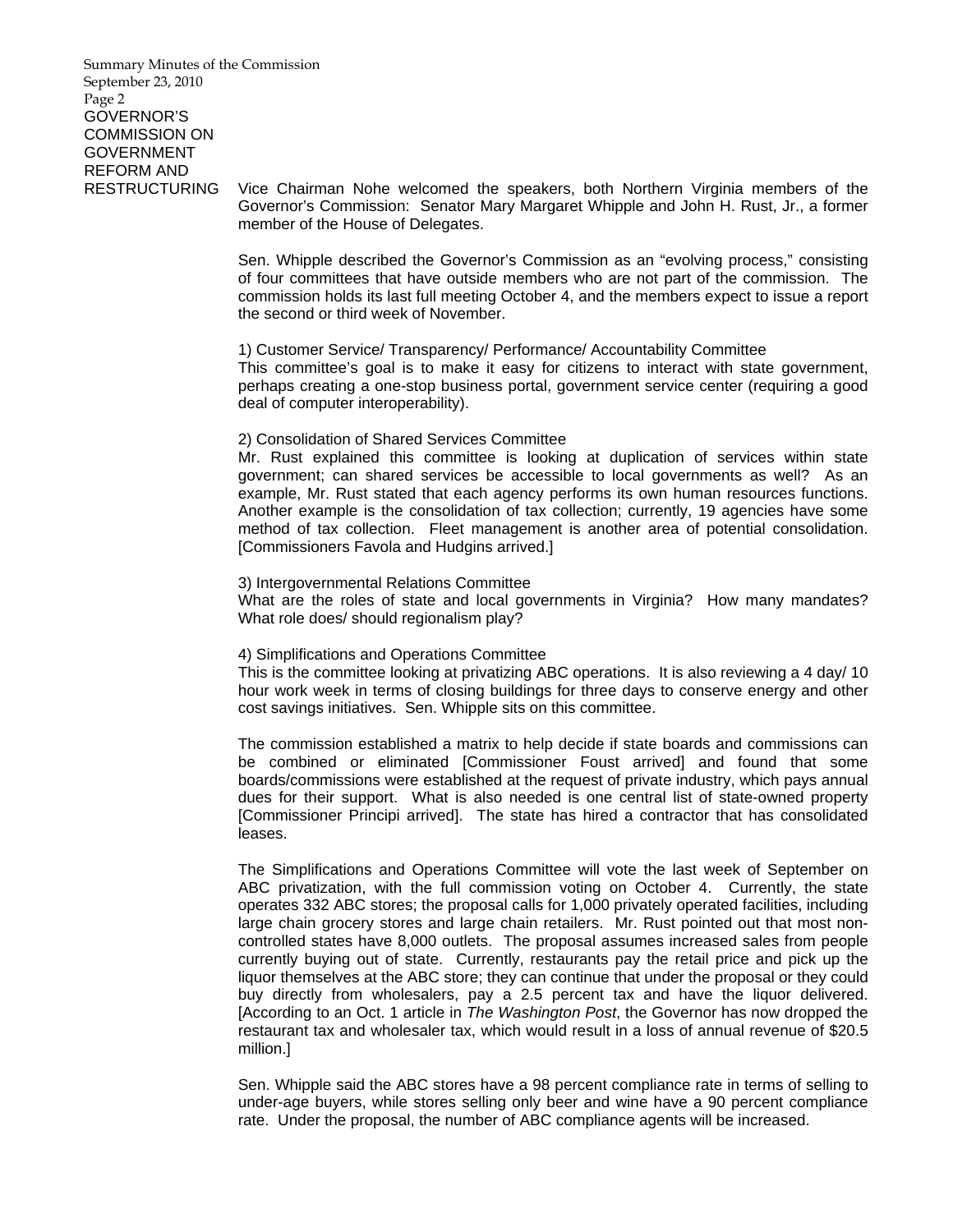*questions & answers* Commissioner Bulova said she does not have a problem with privatizing ABC stores as long as the state does not lose revenue, but she expressed puzzlement over the increase of outlets if privatization does occur — has a market study of demand been done? Mr. Rust stated his belief that the revenue will continue but that the risk is on people buying franchises. Sen. Whipple added some legislators are concerned about the continuing revenue stream.

> Commissioner Tejada asked about dedicated funding under privatization to address alcohol abuse and was told it comes from the General Fund. Sen. Whipple added there is a study that shows there is no evidence of greater alcohol abuse in non-controlled states.

> Commissioner Reid asked if an annual license was considered and was told no, as the state wants the money upfront for transportation. He also asked about the findings of justreleased transportation audit. Sen. Whipple replied that because the report was just released she was not prepared to talk about it.

> The speakers confirmed for Commissioner Seeman that under the proposal, the state could revoke the license of retailers having numerous violations.

> Commissioner Favola asked what would happen if the transfer goes through and then the General Assembly does not approve the tax increases? Both Mr. Rust and Sen. Whipple said they don't think this would pass unless it is revenue-neutral. Commissioner Favola referenced the recent articles in *The Washington Post* stating that the seven states that changed from controlled to non-controlled all lost revenue.

> Sen. Whipple confirmed for Commissioner Foust that additional licenses could be sold in the future but they would have to be approved by the ABC.

> Replying to Commissioner Gross's inquiry, Sen. Whipple said the police were not represented on the committee or commission but the Fraternal Order of Police endorsed the proposal yesterday. Sen. Whipple added a number of Arlington police have expressed concern to her over the proposed increased outlets and the fact that ABC enforcement is already stretched thin.

> Replying to Commissioner Gross's inquiry on fleet management, Mr. Rust said both the number and types of vehicles is being studied, adding that it is more administrative and preventive maintenance than anything else that has realized savings.

> Commissioner Lazaro asked about BPOL reform and was told there has not been much discussion on it.

> Commissioner Tejada asked where regionalism is headed and if the committee or commission would like NVRC's assistance. Mr. Rust does not think regionalism will work without tiered taxing, but there will be efficiencies and coordination of services and different types of activities. The question will be how much local governments will want to  $participate$  in it  $-$  it will be voluntary.

> Commissioner Reid inquired about the newly discovered VDOT surplus, expressing concern over the possibility of local projects' funding being re-allocated for other projects. Sen. Whipple said the accounts have built up, due to the General Assembly having mandated 80 percent funding availability before contract issuance for construction. Sen. Whipple added that the report was just released and she has not yet read it.

> Commissioner Bulova commented that the numerous transportation bodies really serve different purposes, making it difficult to consolidate them. Sen. Whipple said this falls under her work group and she knows mergers have been looked at previously.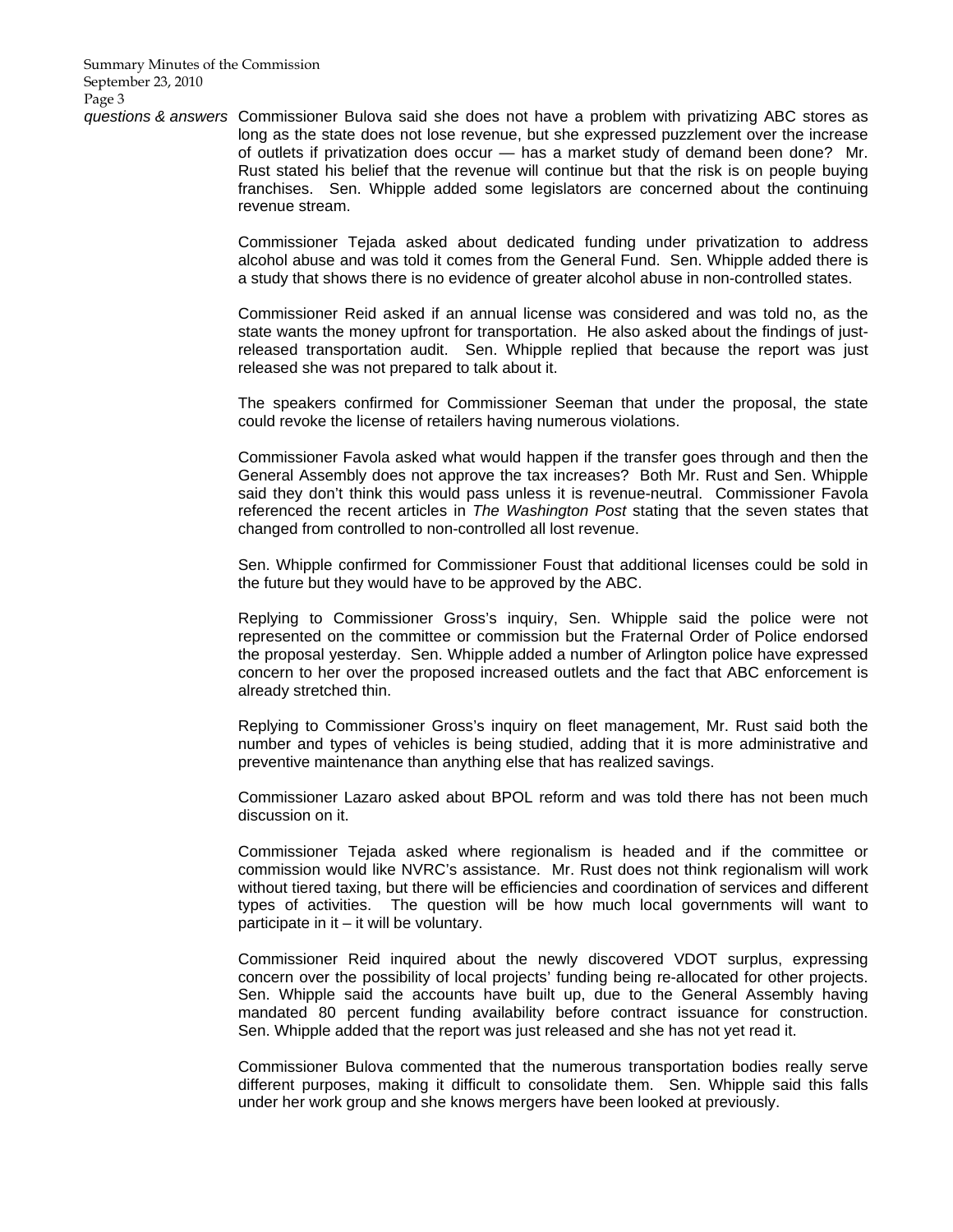Summary Minutes of the Commission September 23, 2010 Page 4

> Commissioner Nohe commented that the largest category of campaign donors to members of the General Assembly is the beer and wine wholesalers. He added that he is a big supporter of privatization, but if the privatization of ABC stores goes through, it will result in a very large new category of campaign donors: What impact will this have on future taxation? Mr. Rust replied that the group to which Commission Nohe is referring is probably the biggest opponent of ABC privatization.

# APPROVAL OF

- MINUTES Commissioner Pepper moved approval of the minutes of the Commission's July 22 meeting. The motion was seconded and unanimously carried.
- CONSENT AGENDA Commissioner Pepper moved adoption of the Consent Agenda, consisting of the items outlined below. The motion was seconded and unanimously carried.
	- A. Financial Reports for June 2010
	- B. Resolution No. P11-04: Authorization to Accept and Subcontract Housing Opportunities for Persons With AIDS (HOPWA) Year 19 Funds
	- C. Resolution No. P11-05: Authorization to Sign a Letter of Agreement for Technical Assistance With the Green Infrastructure Center, Inc.
	- D. Resolution No. P11-06: Authorization to Sign Extension of Agreement for Media Buying **Services**
	- E. Resolution No. P11-07: Authorization to Contract Firm to Develop Estimates for Selected Projects Within the Potomac Heritage National Scenic Trail in Northern Virginia
	- F. Resolution No. P11-08: Authorization to Accept Additional Funding for the Northern Virginia Emergency Response System
	- G. Resolution No. P11-09: Authorization to Apply for Funding from USDOT's Maritime Administration's America's Marine Highway Grant
	- H. Resolution No. P11-10: Authorization to Apply for a Surface Infrastructure Planning Grant from USDOT

# EXECUTIVE DIRECTOR'S

REPORT Mr. Gibb distributed a copy of his report:

• Regional Collaboration Reinforced by Study — results from a recently released Virginia Tech graduate thesis on "The Key Role of Regional Coastal Adaptation Planning In The United States" reinforces that regional planners have strength in coordination and collaboration to help build consensus and support for action. NVRC was one of three Virginia planning district commissions studied, and the thesis recognizes NVRC for its meticulous efforts in preparing data that will hold up to public scrutiny as well as the "outstanding job in bringing together a knowledgeable and passionate group of technical experts..."

• Chesapeake Bay TMDL — Virginia's draft Phase I Watershed Implementation Plan (WIP) submitted to EPA on September 5. It continues inequities in compliance requirements among watersheds and has extremely far-reaching requirements for urban stormwater and septic system retrofits. EPA is holding an October 5 public meeting and has requested NVRC's assistance in arranging an "off-record" pre-meeting earlier in the day, which NVRC will host. The final Phase I WIP is due to EPA by November 29 and the final Bay TMDL is due December 31.

• Northern Virginia Regional Energy Summit — October 29 at the German Embassy.